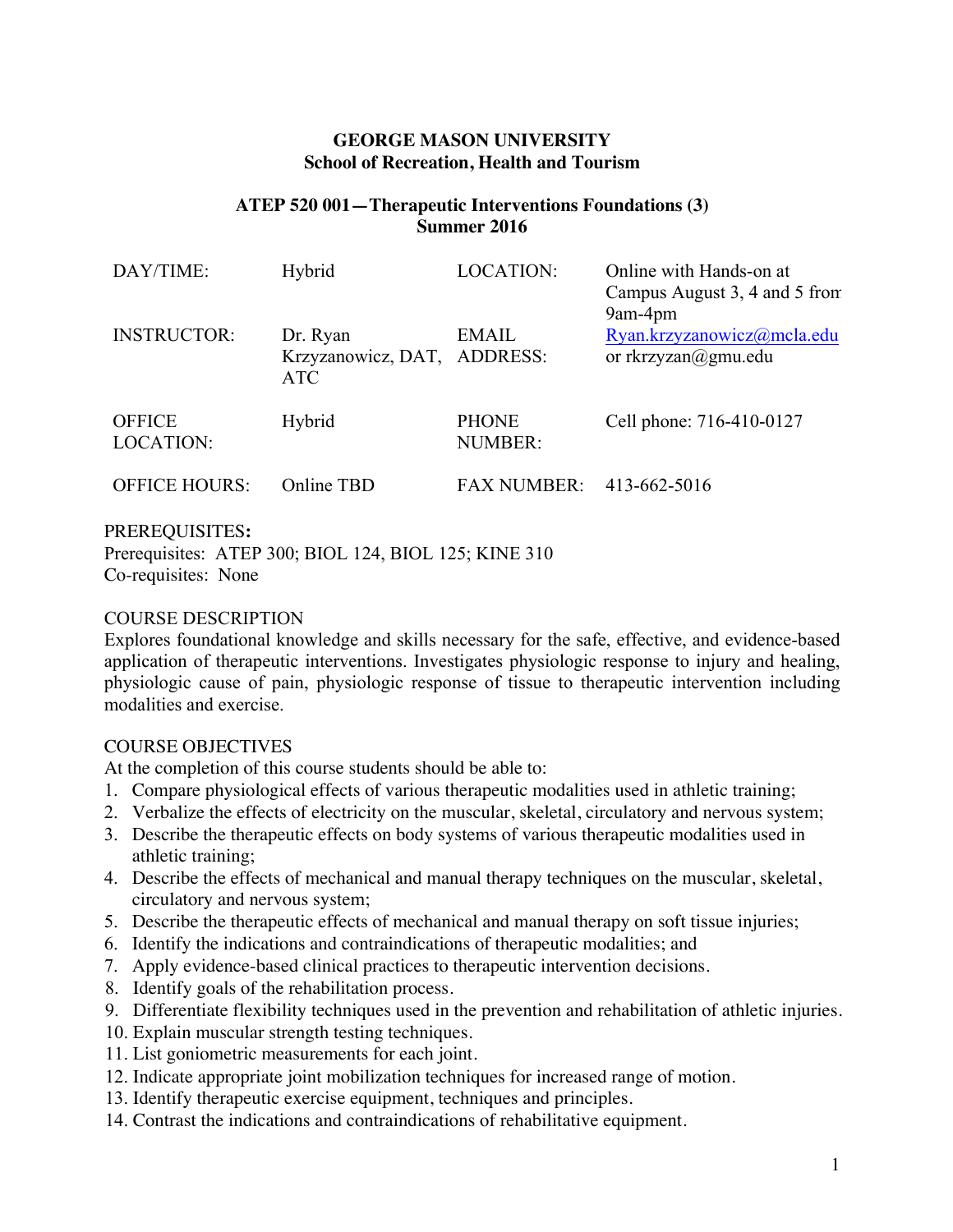## ACCREDITATION STANDARDS

The course meets Commission on Accreditation of Athletic Training Education (CAATE) competencies and proficiencies in one or more of the following content areas: evidence-based practice, prevention and health promotion, clinical examination and diagnosis, acute care of injury and illness, therapeutic interventions, psychosocial strategies and referral, healthcare administration, professional development and responsibility.

## NATURE OF COURSE DELIVERY

Hybrid- the majority of lecture material will be delivered via Blackboard. The hands-on component will occur on campus on August 3, 4 and 5 from 9am-4pm.

# **ATTENDANCE**

Students are expected to attend any course meetings online either via Blackboard, FaceTime, Skype or other program. Being a hybrid course, online expectations are slightly different, as you will not "attend" lectures daily. This will be self-driven work by you. You will attend all hands-on meetings in August for the entire time period. Excused absences include the following: illness (must bring a receipt or note from a doctor), family death, athletic/academic event (contact instructor in advance), and others at the discretion of the instructor. For known upcoming absences, students must contact the instructor at least one week in advance to the missed class to make up work. In the case of illness or some other unforeseen absence, the student must contact the instructor via e-mail or telephone. It is the student's obligation to pursue any make-up work.

# MEDICAL PROFESSIONALISM

It is critical each student conduct themselves in an appropriate manner and decorum fitting of a health care provider. Making light of injuries, conditions, or illnesses that is not respectful to the class, instructor, or patient study will not be tolerated. Submission of documents or assignments should not include personal information and comply with Health Insurance Portability & Accountability Act (HIPAA) regulations.

# TECHNOLOGY USE DURING CLASS

This section will really only apply during the hands-on portion of the course, as you need technology for the online portion of the course. As per GMU policy, all sound emitting technology is required to be turned off during the class meeting time. Additionally, *no laptop computers* will be permitted for use during class time; the exceptions are for use during presentations/projects, and technology deemed as necessary by the Office of Disability Services. Students utilizing various technology devices during class will be asked to leave class and will not be permitted to complete course work or receive any points for assignments that day.

# E-MAIL CORRESPONDENCE

Only messages that originate from a George Mason University address will be accepted.

Please note that e-mail is a wonderful tool for brief communication of ancillary matters, but is a poor substitute for in-person discussion of detailed matters. Therefore, to make communication more effective, e-mail correspondence from students should be limited to brief clarification of matters related to the class schedule, to receive confirmation of receipt of an assignment, to schedule a meeting, to notify the instructor of problems accessing materials on the course website, or to notify the instructor of an anticipated or unanticipated absence (to be followed by in-person discussion prior to or following the class meeting time). All other communication including clarification of information presented in lecture, questions regarding assignments, questions regarding grades, and all other matters should be addressed with the instructor in-person during office hours or during a scheduled meeting.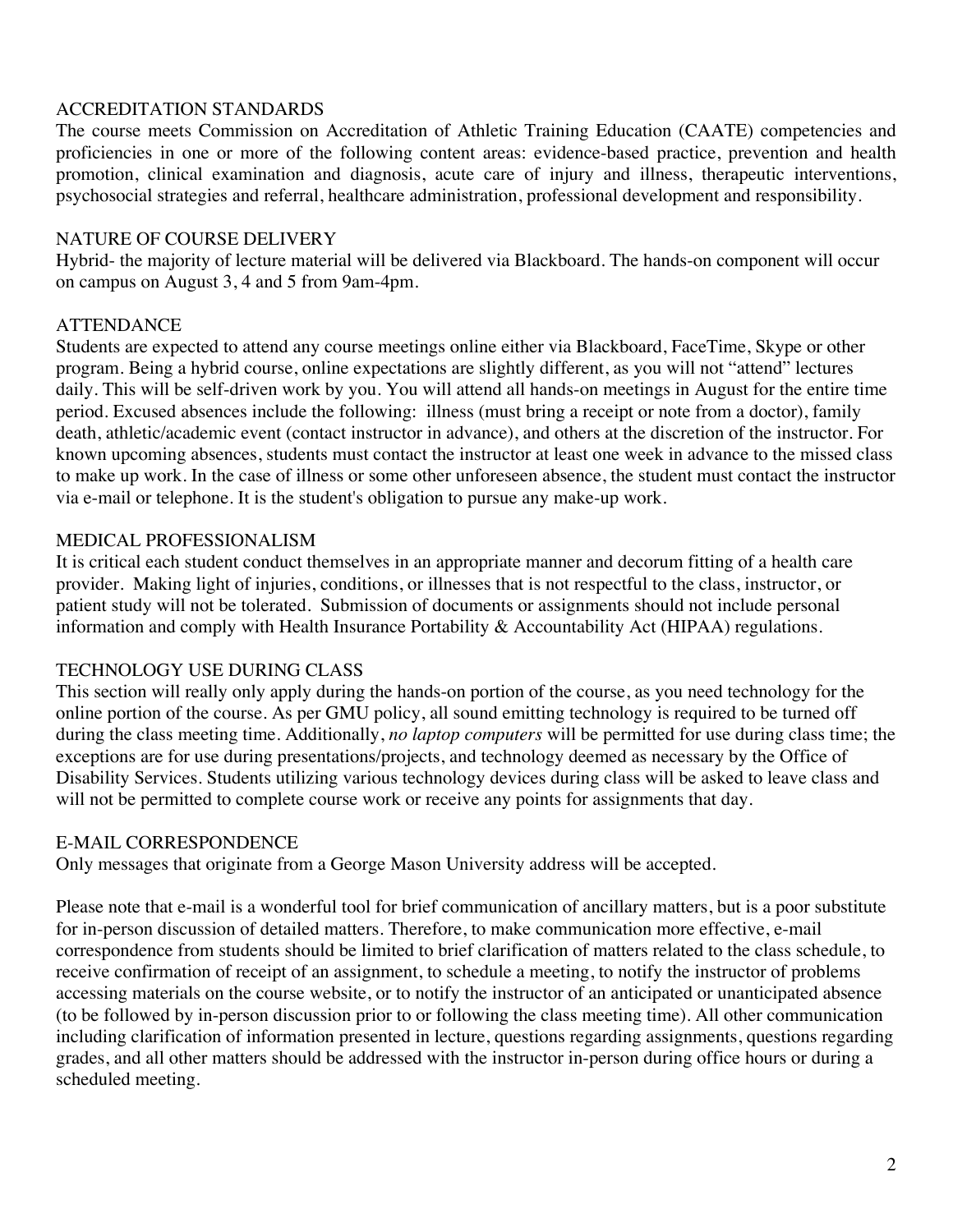As a future health care practitioner, the ability to present yourself and communicate in a professional manner is essential, including the use of e-mail. The following is an appropriate professional format that should be followed for this class, as well as any other instructors/preceptors:

*(Beginning salutation)* Dear Dr./Mr./Mrs. *Last Name*

*(Text body)* I have a question regarding…

*(Ending Salutation)* Regards/Respectfully/Sincerely,

*(Your name) First and Last Name*

## REQUIRED READINGS

- 1. Knight, K., & Draper, D. (2010) *Therapeutic Modalities: The Art and Science*. 2nd ed. Riverwoods, IL: Lippincott, Williams and Wilkins.
- 2. Prentice, W. (2015) *Rehabilitation Techniques for Sports Medicine and Athletic Training*. 3th ed. Thorofare, NJ: Slack, Inc.

## EVALUATION

| <b>ASSESSMENT METHOD</b>               | <b>NUMBER</b> | <b>POINTS</b> | <b>POINTS</b> |
|----------------------------------------|---------------|---------------|---------------|
|                                        |               | <b>EACH</b>   | <b>TOTAI</b>  |
| Class Participation (discussion board) |               |               |               |
| Article Review/Evidence Based Medicine |               |               | 140           |
| Ouizzes                                |               |               | 135           |
| <b>Written Examinations</b>            |               | 100           | 300           |
| Comprehensive Final Exam               |               | 100           | 100           |
| ГОТАІ                                  |               |               |               |

Students will be evaluated on content standards (knowledge gained). Content standards will be assessed via projects, written quizzes and exams. All work is due by 5pm (EST) on Friday.

### **Article Review and Evidence-Based Medicine Assignment**

Throughout the semester you will search for evidence-based medicine articles to review. You will write a reflective summary that is typed (12pt, Times New Roman font), single spaced with the AMA citation listed at the top of the page along with your first/last name, course number and date. Reviews should include how you could incorporate evidence from literature into your clinical practice. An outline describing the information to be included in each article review will be provided. This will be uploaded via Blackboard.

### **Quizzes**

Quizzes will be given through Blackboard and will be on topics covered in lecture (i.e., quiz on pain theories after the lecture). These quizzes will be timed and you will only have one chance at completing them. All efforts for academic honesty will be taken.

### **Examinations**

Three examinations, not including a comprehensive final exam, will be administered via Blackboard. The format of these examinations may be multiple choice, true/false, short answer, matching, essay and fill in the blank type questions. Each of the examinations will test the material covered in lecture and assigned readings.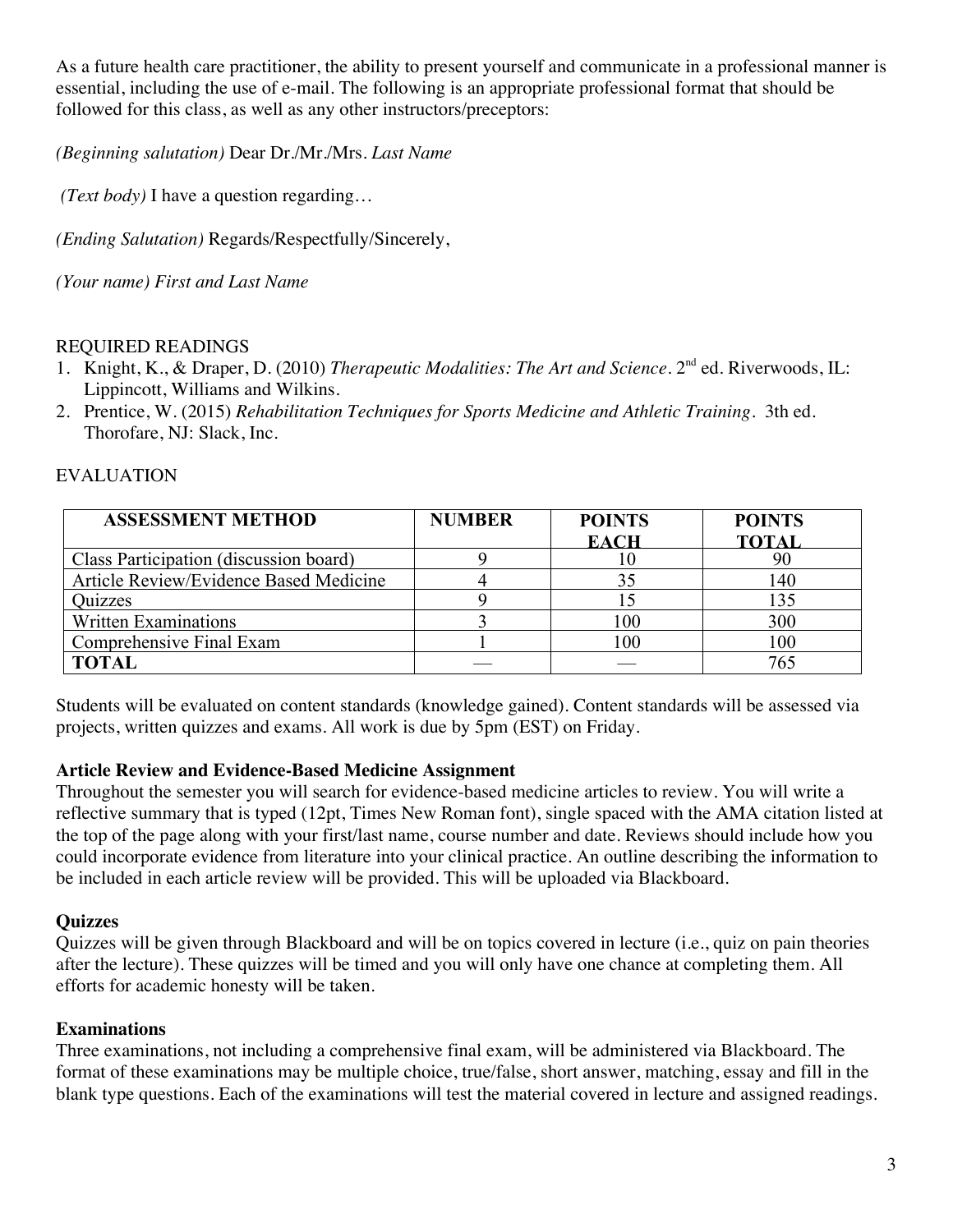## **Class Participation**

Active participation via discussion boards and during the live hands-on component is vital. Therefore, you will receive points for active and successful participation.

## **Grading Scale**

The student's final letter grade will be earned based on the following scale:

A:  $712 - 765$  pts.  $(93\%)$ A-:  $689 - 711$  pts.  $(90\%)$ B+:  $666 - 688$  pts.  $(87%)$ B:  $635 - 665$  pts.  $(83\%)$ B-:  $612 - 634$  pts.  $(80\%)$  $C_{+}$ : 590 – 611 pts. (77%) C:  $559 - 589$  pts.  $(73%)$ C-:  $536 - 558$  pts. (70%) D: 482– 535 pts. (63%)  $F: < 481$ 

#### GRADING

Every attempt will be made to grade and return assignments in a timely manner to provide students with constructive feedback. To provide students the opportunity to fully assess the feedback provided on graded assignments, the professor will be happy to answer any questions during online office hours. The professor acknowledges the passion with regards to grades, but unprofessional and uncivil behavior either in person or through other modes of communication will not be tolerated.

#### NAME

Your name MUST be on your papers when you turn them in. Failure to put your name will result in a 0 for the assignment.

#### MAKE UP WORK

Students who do not complete work (i.e., quizzes, discussion board, etc.) without an official university or a medical doctor's excuse will not be permitted to make up the work. There will be no make-up quizzes or exams unless an excused absence has been warranted. Students who miss an examination, quiz or other activity because of an excused absence must complete the assignment *within a week of the excused absence*. It is the student's obligation to pursue any make-up work.

#### LATE ASSIGNMENTS

All work is due by 5pm on Friday at the end of the week, as the assignments will be locked on Blackboard. **NO LATE WORK WILL BE ACCEPTED AND WILL RESULT IN A 0 GRADE!!!**

### STATEMENT ON PROGRESSION OF COURSE

Being a hybrid course, you as the student must take responsibility in taking the time to be an active participant. You must complete the assigned readings; watch the video lectures with included powerpoints and study. Please take note to due dates for required assessments on the course outline. I have taken many online courses and understand the challenges that you as a student as sometimes faced with. The live hands-on portion of the course will tie together the foundational principles that you will receive through lecture. Every effort will be made in both the online and live hands-on portion to answer questions, grade fairly and for both you as a student and myself as the professor to be an active participant. Please do not hesitate to contact me with any questions or concerns.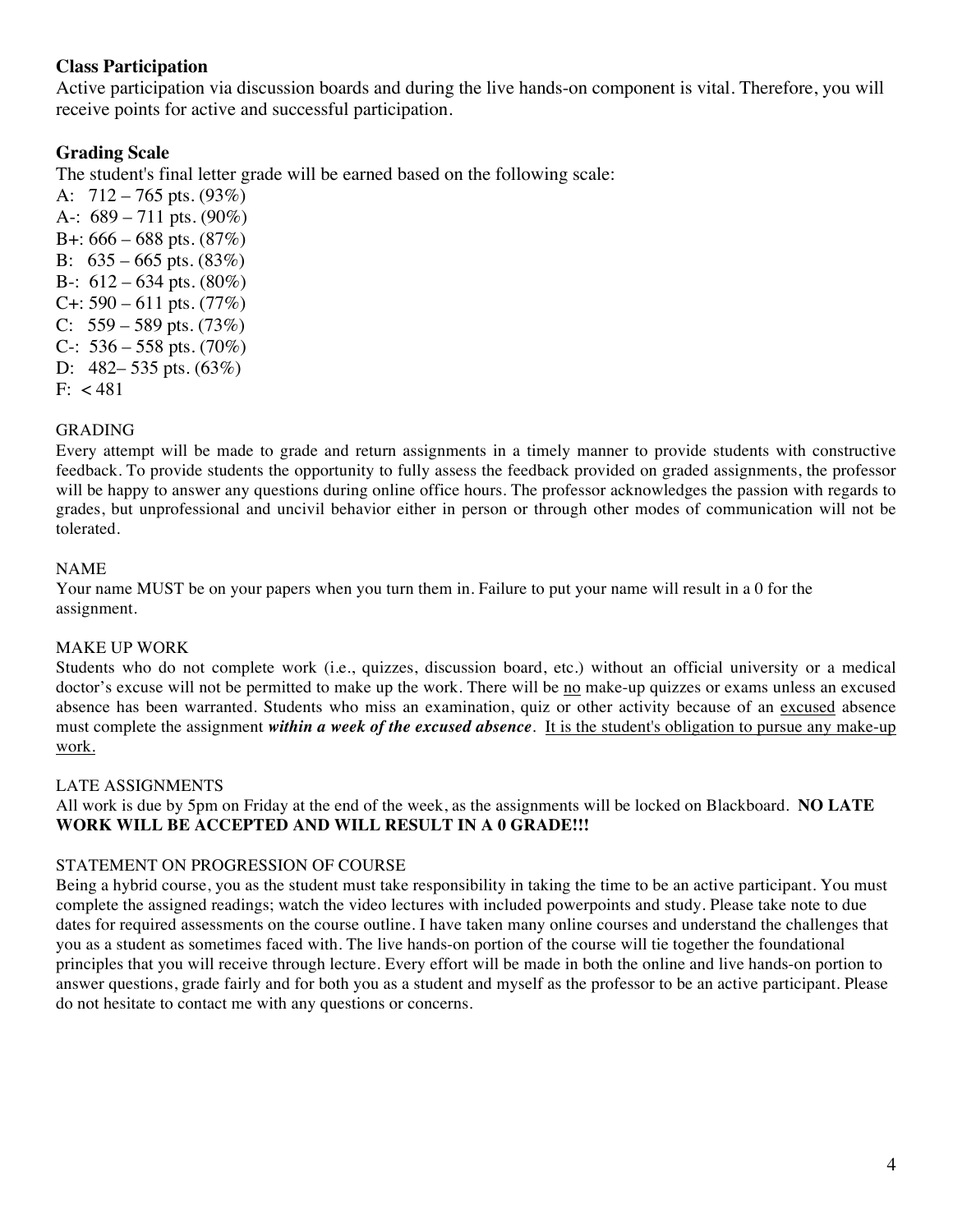# **Tentative Course Outline**

| Week          | <b>Tentative Topics</b>                               | <b>Assignments Due</b>             |
|---------------|-------------------------------------------------------|------------------------------------|
| $6/27 - 7/1$  | Intro to Course & Blackboard/Basic Concepts of        | Quiz 1, discussion board 1, Quiz   |
|               | Therapeutic Interventions & Pathomechanics of         |                                    |
|               | Healing, Pain (Knight)                                |                                    |
| $7/4 - 7/8$   | Pain, Compression, Cryotherapy, Thermothearpy         | Exam 1, Quiz 3, discussion         |
|               | (Knight)                                              | board $2 \& 3$ , article review 1  |
| $7/11 - 7/15$ | Eletrotherapy (TENS, IFC, HVPS, NMES, Ionto)          | Quiz $4 \& 5$ , discussion board 4 |
|               | (Knight)                                              | $& 5$ , article review 2           |
| $7/18 - 7/22$ | Ultrasound (Basic principles, combo, phono)           | Exam 2, Quiz 6, discussion         |
|               | (Knight) and Basic components of Rehab (Prentice)     | board 6 $\&$ 7, article review 3   |
| $7/25 - 7/29$ | Range of Motion/Flexibility, Strength, Proprioception | Exam 3, Quiz 7 and 8, discussion   |
|               | (Prentice)                                            | board 8 & 9, article review 4      |
| $8/1 - 8/5$   | Manual Therapy (prior to on campus) (Prentice)        | Quiz 9 and Final Examination       |
|               | On Campus- Massage, Mobilizations, Stretching,        |                                    |
|               | Setup of Modalities (Ultrasound & Electrotherapy)     |                                    |
|               | (Prentice & Knight)                                   |                                    |
|               |                                                       |                                    |

*Note: Faculty reserves the right to alter the schedule as necessary.*

Reminder- all assignments for the week are due on Friday at 5pm (EST)